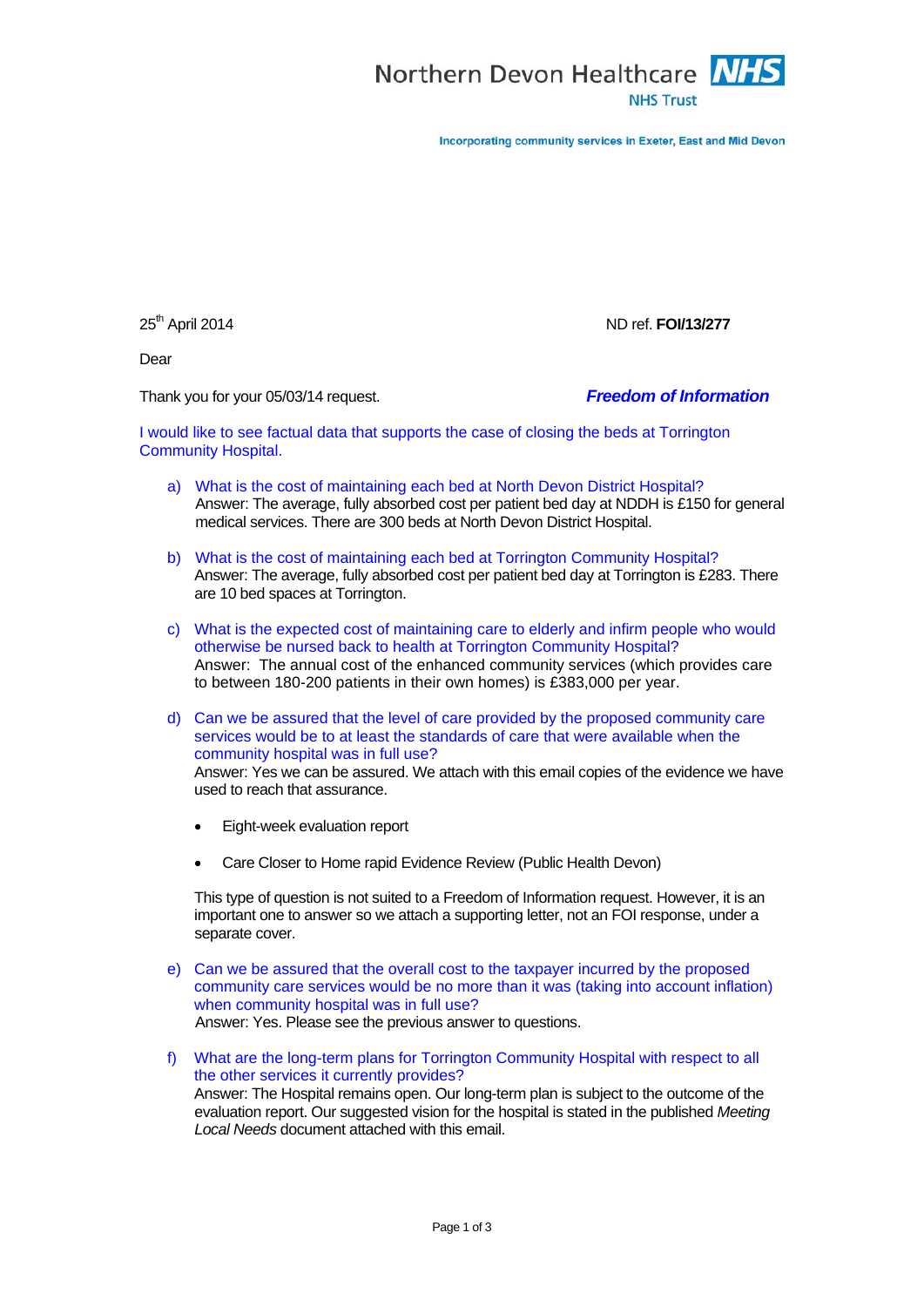Again, this question is not easily answered as an FOI so we have attached a more detailed explanation in the previously mentioned supporting letter under a separate cover.

g) Are similar plans to reorganise community care being proposed in the future, e.g other community hospitals such as Holsworthy or even Bideford? Answer: In the short-term, there are no plans to change community services at Holsworthy or Bideford. Please see the media response we issued for more information (appendix and weblink) [http://www.northdevonhealth.nhs.uk/2014/04/statement-about-holsworthy-community-](https://web.nhs.net/owa/ndht.FOI@nhs.net/redir.aspx?C=_OfwJatvYEyIprRQOPcl8Djef_lVKNFIiUWCQZYfphS0Oc-df5X_4cxHO7Wgd4PY__FiIpI3miI.&URL=http%3a%2f%2fwww.northdevonhealth.nhs.uk%2f2014%2f04%2fstatement-about-holsworthy-community-hospital%2f)

[hospital/](https://web.nhs.net/owa/ndht.FOI@nhs.net/redir.aspx?C=_OfwJatvYEyIprRQOPcl8Djef_lVKNFIiUWCQZYfphS0Oc-df5X_4cxHO7Wgd4PY__FiIpI3miI.&URL=http%3a%2f%2fwww.northdevonhealth.nhs.uk%2f2014%2f04%2fstatement-about-holsworthy-community-hospital%2f)

The guiding rationale for our longer-term approach is clinical and financial sustainability in the face of increasing financial pressure on the NHS. If we have proven that the model of community home-based care is as good, if not better than community inpatient care and gets better value for the taxpayer, then a review of community inpatient services is a logical next step.

h) How will the care of elderly and infirm inpatients be maintained in the villages surrounding Torrington (such as Shebbear) following the closure of the beds at Torrington?

Answer: Our community teams currently provide care and support to people in their own homes across the whole Greater Torrington area. At any one time, the community team across Greater Torrington is supporting between 180 to 200 patients to live independently in their own homes. This service is not just for Torrington town residents.

From our engagement work with the outlying towns and parishes of Weare Gifford, Sheepwash etc, patients in these communities saw that they would benefit from receiving care in their own homes, amongst family, friends and neighbours, as opposed to being admitted to a bed some distance away in Torrington.

Please see the patient stories attached with this email

We hope this is useful. To the best of our knowledge it comprises all the relevant information held by the Trust.

## Yours sincerely,

FOI - Northern Devon Healthcare NHS Trust

## **Enclosed**

- QD Eight-week evaluation report
- QD Care Closer to Home rapid Evidence Review (Public Health Devon)
- QF Meeting local needs
- QH Patient stories

We have a duty to advise you of your right to complain about this response to your enquiry under Freedom of Information. You may do so through the Trust's Complaints Procedure. Full details are available on our web site: **[www.northdevonhealth.nhs.uk](http://www.northdevonhealth.nhs.uk/)** or you can write to: The Complaints Department, Suite 2 Munro House, North Devon District Hospital, Raleigh Park, Barnstaple, Devon EX31 4JB. If you remain dissatisfied with the Trust's decision following your complaint, you may wish to contact the Information Commissioner's Office, Wycliffe House, Water Lane, Wilmslow, Cheshire SK9 5AF. Their web site is **[www.ico.gov.uk](http://www.ico.gov.uk/)** Please note: information supplied to you continues to be protected by the Copyright, Designs and Patents Act 1988. You are free to use it for your own purposes, including any non-commercial research you are doing and for the purposes of news reporting. Any other re-use, for example commercial publication, would require the permission of the copyright holder. There could be a charge for re-use of the information and you may need a license. Information you receive which is not subject to Crown Copyright continues to be protected by the copyright of the person, or organisation, from which the information originated. You must ensure that you gain their permission before reproducing any third party (non Crown Copyright) information. If you need further clarification, please contact 01271 311682